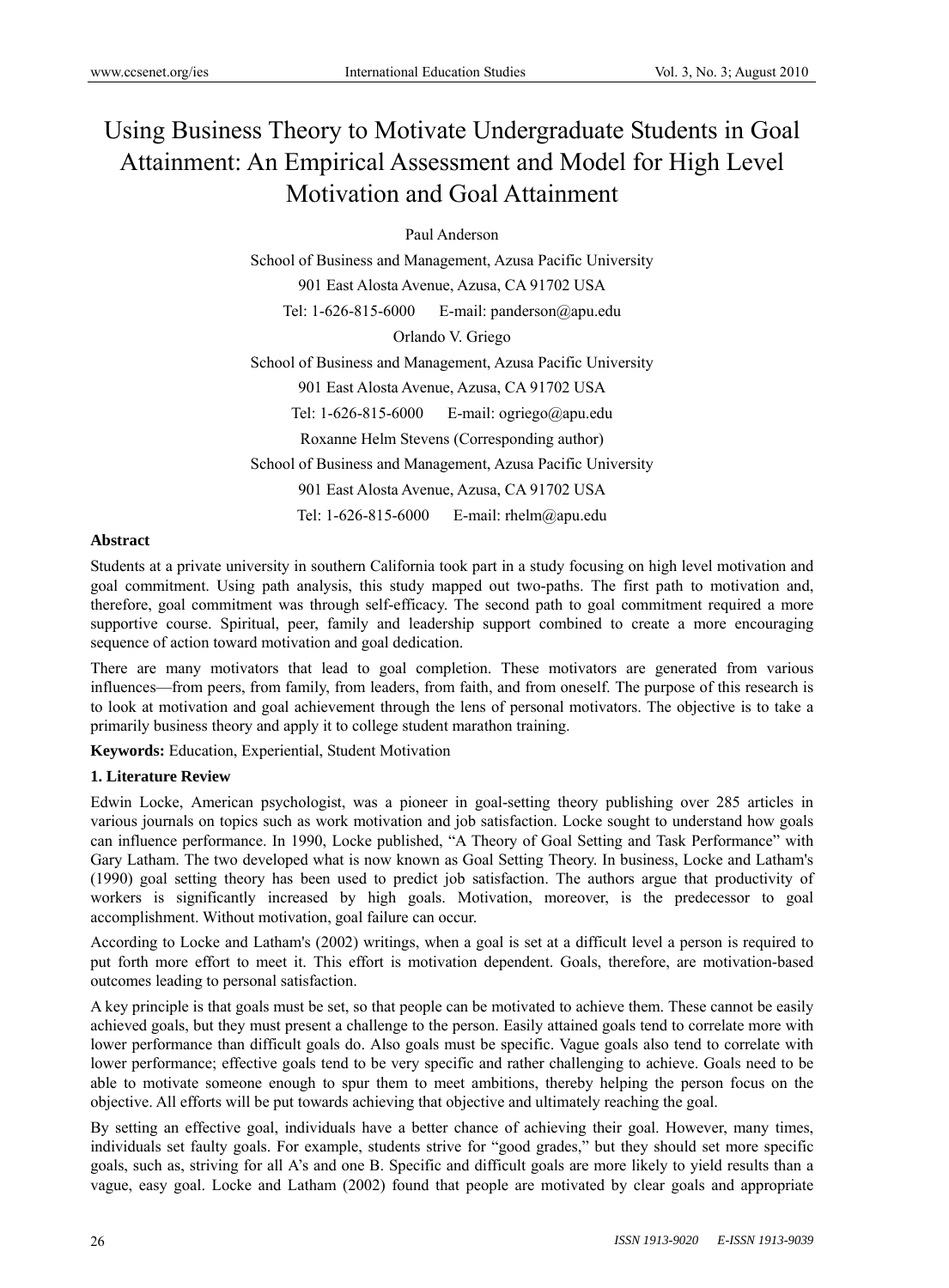feedback. Working towards a goal provides a major source of motivation in actually reach the goal. In turn, this improves performance.

Motivation is achieved in many ways. Some are self-motivated and some are other-motivated. Vallerand (1997) provided a model of motivation which hypothesized about various motivational influences. Psychological needs must be met to create these needs. Vallerand (1997) referred to these motivational influences as "social factors." Vallerand and Losier (1999) claim these social factors can be applied to sport and physical activity.

There are numerous motivators outside of self. Patrick, et al. (1999) postulated that some of these social factors included peer support. They stated that peers help play a positive role in supporting the sustained participation towards a goal. Leadership also plays a vital role in motivating. The research pointing to leadership as an important factor in motivation is exhaustive. See Bass (1999) for a two decade review of the literature in this area. There is only tangential research in the area of personal faith and its relationship to motivation and goal commitment.

Some people, on the other hand, are self motivated. Bandura (2000), states that "Among the mechanisms of self-influence, none is more focal or pervading than belief of personal efficacy" (p. 2). He goes on to argue that unless people believe desired effects can be produced, they have little motivation to act. Consequently, motivators are rooted in the conviction that self-efficacy influences desired results.

#### **2. Research Question**

This research assessed high level goal attainment among business student using marathon training as an experimental variable. In doing so, various constructs were developed to assess participants in the training regimen. These constructs were either related to self-motivation or support-centered motivation. Those that were support-centered included peer, leadership, and spiritual support. Self-efficacy was used to measure self-motivation. Motivation and goal commitment were considered the dependent variables in the research.

#### *2.1 Research Questions*

- 1) What, if any, was the path or paths leading to motivation and goal commitment?
- 2) Were there any demographic differences (i.e., gender, ethnicity, etc.) with any of the proposed constructs?

#### **3. Research Design and Methods**

#### *3.1 Participants*

All research participants were enrolled as undergraduate students during the fall 2009 semester. The student population that participated in this study was enrolled at Azusa Pacific University (APU), located in Southern California. Azusa Pacific University has 4,874 full time undergraduate students (61% female and 39% male). Ethnic minority demographics include 36% (Black, Asian or Pacific Islander, or Hispanic) of the student body profile. Approximately 67% of full time undergraduates receive need-based financial aid from the federal government and/or institution.

Sixty-two participants agreed to take part in the experimental study involving marathon training. Forty two (33.3 % male, 66.7% female) completed the training and ran the marathon. Thirty completed the survey (71.4% response rate). The racial distribution of the students was 76.9% Caucasian and 23.1% minority. The training program was open to all university students, and included students in many academic majors, including Business, Liberal Studies, Nursing, Sociology, Biology, Applied Health, Athletic Training, Psychology, Political Science, Sports Psychology, and Cinema Arts.

#### *3.2 Procedures*

Participants were invited to participate in the study but were not required to take part. To reduce potential bias effects, the self-assessment instrument was administered over several days. Confidentiality was guaranteed. Moreover, the participants were informed of the purpose of the study, warned of any risks and inconveniences, explained the benefits of participating, and provided the opportunity to be removed from the study at any time.

#### *3.3Instrumentation*

An instrument was developed covering six constructs: goal commitment, motivation, leadership support, mutual support, spiritual support, and self-efficacy. The original instrument contained 42 questions about the constructs, 6 demographic questions, and 4 open-ended questions. Some questions were omitted following inter-reliability ratings. Alphas indicated marginal to good reliability (alpha = .62 to .88) for all construct except one, motivation, which did not meet minimum expectations (alpha = .45).

The six constructs were designed to measure self-perceptions following the marathon training program.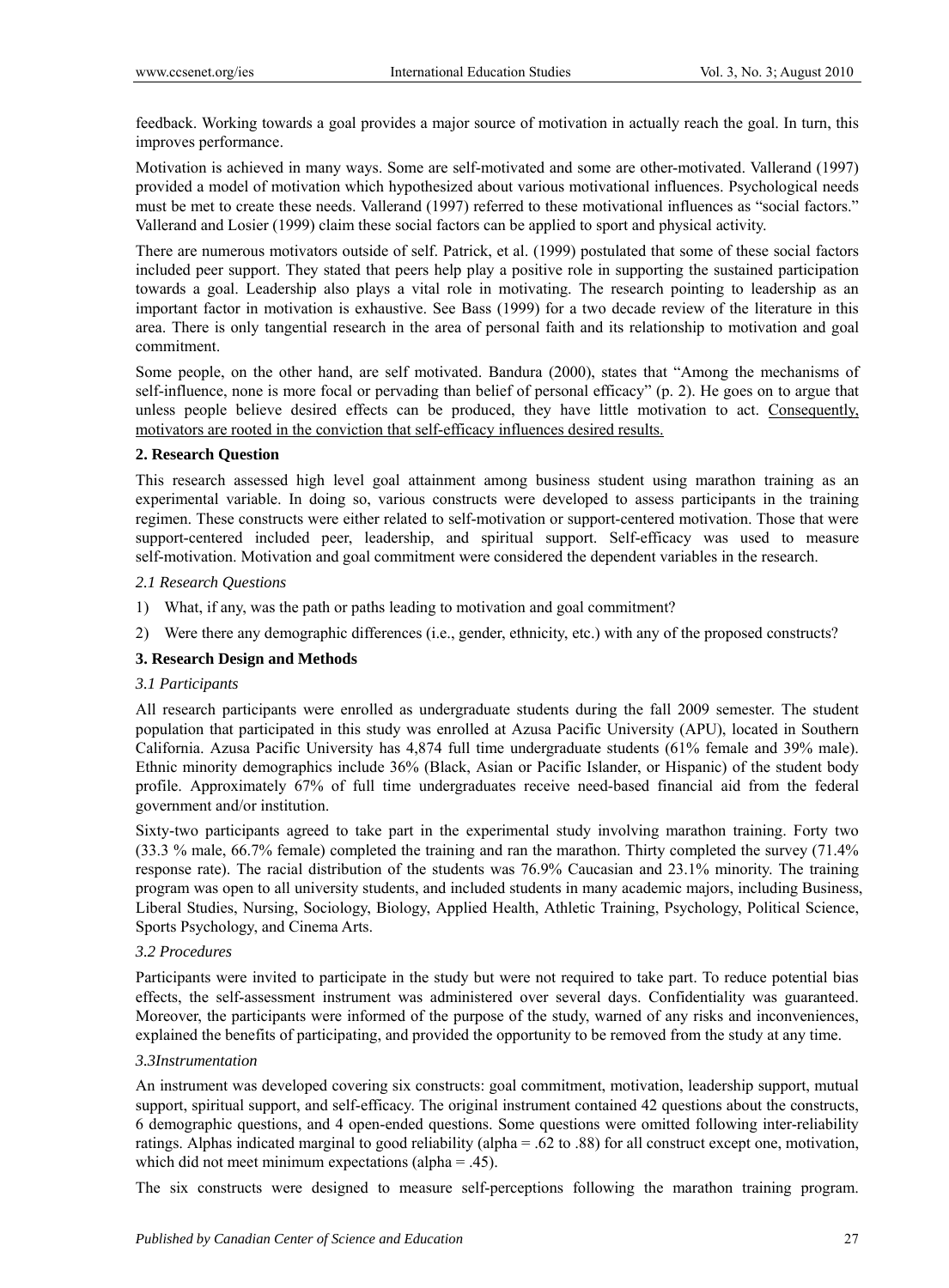Following is a sample of the questions for each construct:

Goal-Commitment

- The goals I had on this challenge were demanding.
- I understood how my performance was measurable for this challenge.
- I expected positive results.

Self-Confidence

- I truly believed I faced this challenge realistically.
- I clearly understood my limitations throughout this challenge.

# Leadership Support

• The coach led by "doing" rather than simply by "telling."

Mutual Support

- I was encouraged by fellow runners during this challenge.
- I was encouraged by friends and family during this challenge.

Spiritual Support

- I sought God's guidance throughout this challenge.
- I believe that God was by my side during this experience

# Self-Efficacy

- I focused on my strengths not on my weaknesses.
- I had a strong sense of self-worth throughout this challenge.

The data were analyzed using SPSS 15.0 and AMOS 7.0. Analysis was completed using Cronbach's alpha and structural equation modeling as well as basic descriptive statistics.

# *3.4 Design and Analysis*

Following reliability assessment of the constructs, a model was developed to evaluate the effects of marathon training (self-efficacy, leadership support, mutual support, and spiritual support) and the connection to motivation and goal commitment (see Fig. 1). In order to identify the model, several methods suggested by Joreskog and Sorbom (1986) were utilized: (1) consideration of alternative plausible models, (2) factor analysis, and (3) elimination of constructed variables. A factor analysis using Varimax was done to validate the grouping of the constructs. Overall, the factor analysis was congruent with the questions. In some questions, the factor analysis groupings were different from the grouped survey questions. Independent sample t-tests were accomplished to assess the differences in the various demographics (e.g., ethnicity, gender) on all six constructs.

The model suggests two potential paths to motivation and goal commitment—the "Self-efficacy" approach and "Supportive" approach. The Self-efficacy approach suggests that belief in oneself leads directly to motivation. Motivation then leads to goal commitment. The second path we call the Supportive approach. In the Supportive approach, three areas must work together in order to lead to motivation and eventually to goal commitment—spiritual support, mutual support, and leadership support. In both paths, goal commitment is the final outcome. The ea, eb, and ec are indicators of error effect.

# **4. Findings**

AMOS 7.0 generates a chi-square statistic to determine significance and squared multiple correlation coefficients to determine variance. Because the chi-square test of absolute model fit is sensitive to sample size and non-normality in the underlying distribution of the input variables, various descriptive fit statistics to assess the overall fit of a model are provided. These include the Tucker-Lewis Index (TLI), the Comparative Fit Index (CFI), and the Root Mean Square Error of Approximation (RMSEA). Most commonly reported are the chi-square statistic and the squared multiple correlation coefficients. The null hypothesis under test is that the model fits the data, so one hopes to find a small, non-significant chi-square value for this test. For the model, the chi-square was 4.80,  $(p = .68)$ .

AMOS 7.0 further provides analysis in conjunction with the constructs (see Fig. 2). The covariance between spiritual, mutual, and leadership support ranges from .00 to .12. Too high a variance would indicate a multicollinearity problem. Table 1 indicates the means and standard deviations for each construct. Both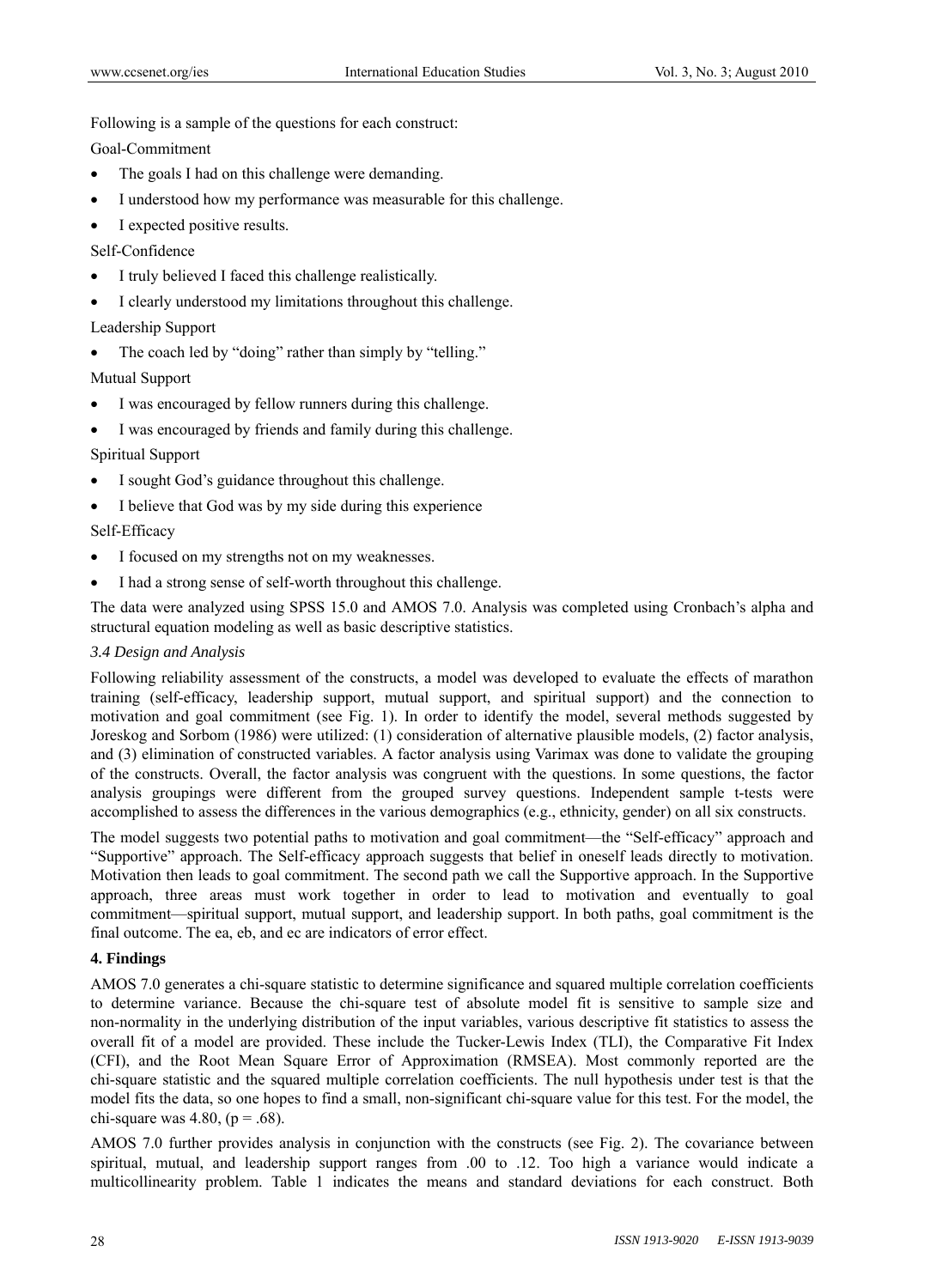motivation and goal commitment were smaller while self-efficacy, spiritual, mutual, and leadership support ranged from 3.25 to 3.88. The error variance is an estimate in this model and ranges from .06 to .14.

The variance and Maximum Likelihood Estimates are one of the more telling statistics (see Table 2). If there is a direct connection to a construct as is the case from self-efficacy to motivation and motivation to goal commitment, then there is no variance estimate. The variance for the Support approach within the model ranges from .09 to .42. The Maximum Likelihood Estimates indicates that when one area goes up by one standard deviation the effected construct goes up by an estimated amount. For example, Table 2 indicates that when self-efficacy goes up by 1 standard deviation, motivation increased by .17 standard deviations. The Support constructs increased .03 to .17. Goal commitment increased by .29 when motivation goes up by 1 standard deviation.

Further analysis was done to compare ethnicity, academic major, previous running experience, and training preference (running alone or in a group) across the various constructs, using independent samples t-tests. There were no significant results from this analysis.

#### **5. Conclusions**

The research indicates a two-path model toward high level motivation and, ultimately, goal commitment. The first is self-efficacy leading to motivation and then to goal commitment. Self-efficacy is defined as one's beliefs about their capabilities to produce designated levels of performance that exercise influence over events that affect their lives. Self-efficacy beliefs determine how people feel, think, motivate themselves and behave. In this case, the self-efficacy group completed a marathon. Those rating themselves high in self-efficacy did not rely on the spiritual, mutual, or leadership support to complete the goal. Interestingly, cross tabulations indicated that self-efficacy was not related to having training previously or training alone.

Bandura (1994) notes that, "a strong sense of efficacy enhances human accomplishment and personal well-being in many ways". People with high assurance in their capabilities approach difficult tasks as challenges to be mastered rather than as threats to be avoided." The training, and subsequent experimental goal accomplishment, suggests the respondents with high self-efficacy was a significant path to motivation, and motivation led to completing the goal.

The second path to goal completion required a more supportive course. In concert, spiritual, mutual, and leadership support worked as a means of sustaining participants toward a goal commitment. This path required more encouragement from others (i.e., peers, family, friends, and leaders) and from faith. Such encouragement leads to motivation and goal commitment. Lastly, we found the model to be statistically valid only if all three components (spiritual, mutual and leadership) were included in the path analysis. In other words, respondents indicated that spiritual, mutual, and leadership support needed to work in conjunction in order to achieve a motivational state and, ultimately, complete the goal of running a marathon.

Results of this study are generally positive and have important implications for goal attainment. Future research in this area would be advantageous, however. For instance, using a control group would solidify the validity of the study. Moreover, redesign on the motivation construct should be considered in order to achieve a Cronbach's Alpha of .70 or higher. Though this study was done using participants in a marathon, it would benefit from replication with another high-level goal attainment task. In addition, the further conceptual ideas could be explored besides self-efficacy, spiritual support, mutual support, and leadership support to determine if other areas lead to goal attainment.

#### **References**

Azusa Pacific University. (2009). Financial aid. In *Office of Institutional Research Common Data Set: 2009-2010*. Retrieved January 9, 2010 from http://www.apu.edu/ir/commondata/2008/h/

Azusa Pacific University. (2009). Enrollment and persistence. In *Office of Institutional Research Common Data Set: 2009-2010*. Retrieved January 9, 2010 from http://www.apu.edu/ir/commondata/2008/b/

Barth, M., Godemann, J., Rieckmann, M. & Stoltenberg, U. (2007). Developing key competencies for sustainable development in higher education. *International Journal of Sustainability in Higher Education, 8(4),* 416-430.

Bandura, A. (1994). Self-efficacy. In V. S. Ramachaudran (Ed.), Encyclopedia of human behavior (Vol. 4, pp. 71-81). New York: Academic Press. (Reprinted in H. Friedman [Ed.], Encyclopedia of mental health. San Diego: Academic Press, 1998).

Bandura, A. (2000). Cultivate self-efficacy for personal and organizational effectiveness. In E. A. Locke (Ed.),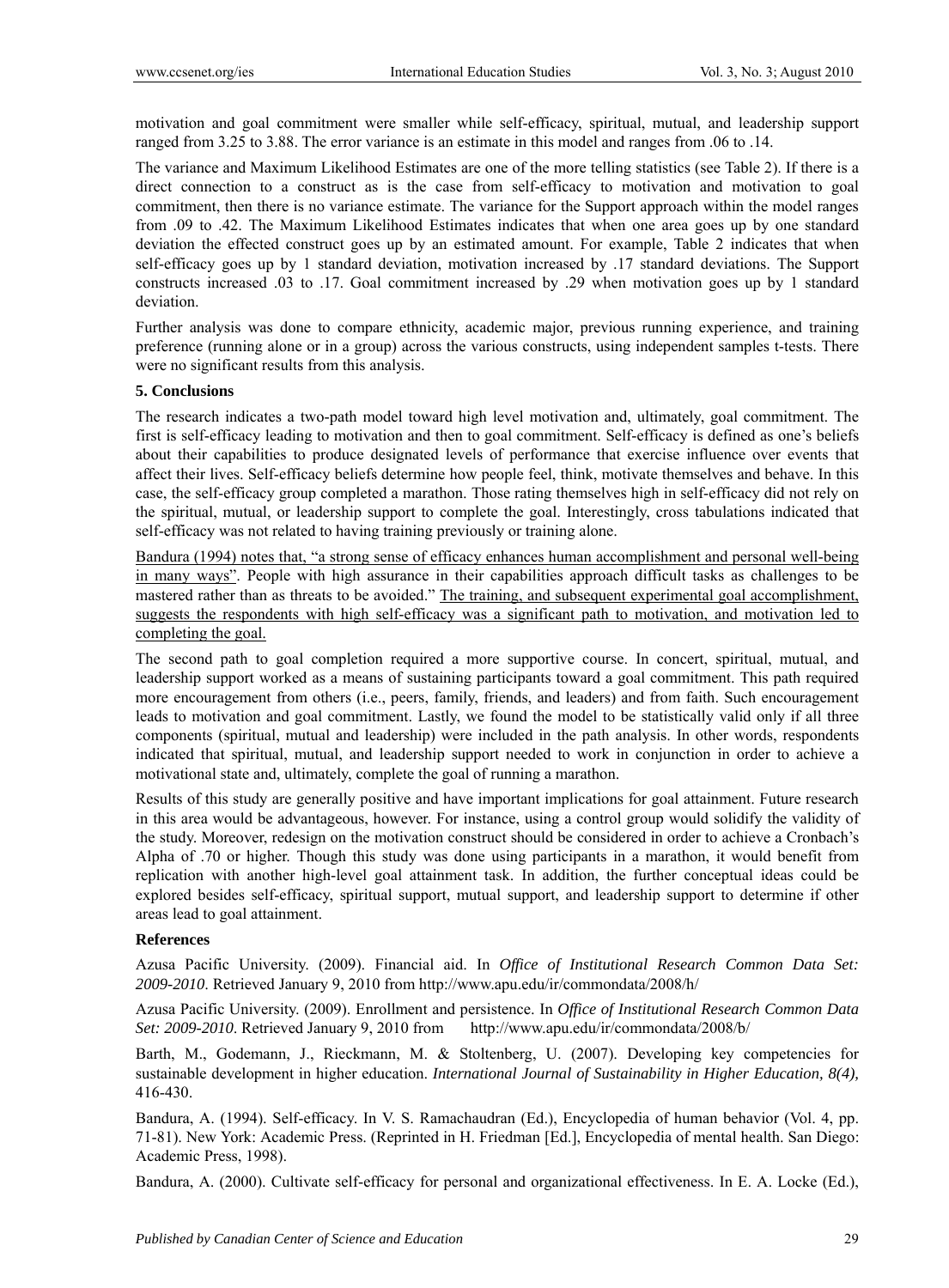*Handbook of principles of organization behavior*. (pp. 120-136). Oxford, UK: Blackwell.

Bass. B.M. (1999). Two decades of research and development in transformational leadership. European Journal of Work and Organizational Psychology, 8 (1), pp. 9 – 32.

Joreskog, K.G. & Sorbom, D. (1993). LISREL 8: Structural equation modeling with the simplis command language. Scientific Software International Inc., Chicago, IL.

Locke, E. A. and Latham, G. P. (1990). A theory of goal setting and task performance. Englewood Cliffs, NJ: Prentice Hall.

Locke, E. A., & Latham, G. P. (2002). Building a Practically Useful Theory of Goal Setting and Task Motivation: A 35-year Odyssey[electronic version]. American Psychologist, 57, 705-717.

Patrick, H., Ryan A.M., Alfeld-Liro, C., Fredricks, J.A., Hruda, L.Z. & Eccles, J.S. (1999). Adolescents' commitment to developing talent: the role of peers in continuing motivation for sports and the arts. Journal of Youth and Adolescence 28 (6), pp. 741-763.

Vallerand, R.J. (1997). Toward a hierarchical model of intrinsic and extrinsic motivation. In M. Zanna (Ed.), Advances in experimental social psychology (pp. 271± 360). New York: Academic Press.

Vallerand, R.J., & Losier, G.F. (1999). An integrative analysis of intrinsic and extrinsic motivation in sport. Journal of Applied Sport Psychology, 11, 142± 169.

|                    | N  | Mean | SD  |
|--------------------|----|------|-----|
| Self-efficacy      | 26 | 3.25 | .37 |
| Spiritual support  | 26 | 3.30 | .66 |
| Mutual support     | 26 | 3.58 | .58 |
| Leadership support | 25 | 3.88 | .30 |
| Motivation         | 26 | 3.79 | .30 |
| Goal commitment    | 26 | 3.58 | -33 |

Table 1. Means and Standard Deviations

Table 2. Variance and Maximum Likelihood Estimates

|                                  | Variance | ML J            |
|----------------------------------|----------|-----------------|
| Self-efficacy to Motivation      | n.a.     | .17             |
| Spiritual support to Motivation  | .42      | .17             |
| Mutual support to Motivation     | -32      | $\overline{12}$ |
| Leadership support to Motivation | .09      | .03             |
| Motivation to Goal commitment    | nа       | 29              |